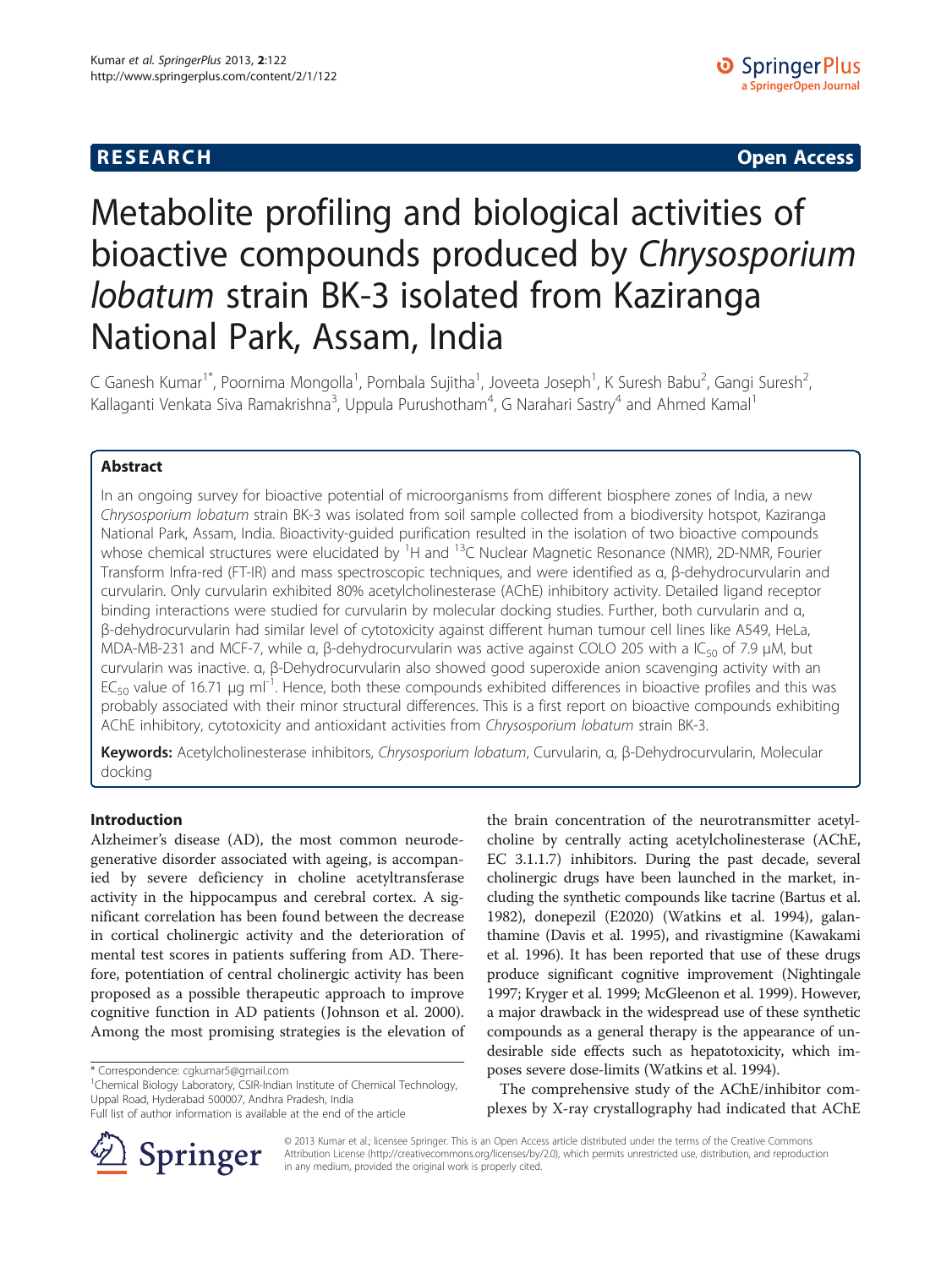possessed a narrow gorge with two separate ligand binding sites, an acylation site (active site) and a peripheral site which was also called peripheral anionic site. Simultaneous binding to the catalytic anionic subsite and the peripherical anionic site is responsible for the enhanced binding of gorge-spanning ligands, such as galanthamine and donepezil (E2020). Recent biochemical studies have shown that the peripherical anionic site is also implicated in promoting aggregation of the beta-amyloid (Aβ) peptide responsible for the neurodegenerative process in AD (Greenblatt et al. [1999](#page-7-0); Tariot [2001;](#page-8-0) Bar-On et al. [2002](#page-7-0)). Thus, the design of inhibitors interacting with the peripherical anionic site is of clear potential interest for treatment of AD (Zeng et al. [1999\)](#page-8-0).

Bioprospecting is a term coined recently to refer to the search for novel products or microorganisms of economic importance from the world's biota. Over the past few years a renewed interest has been generated on the investigation of fungi as a potential source of novel bioactive compounds like immunosuppressive, anti-cholesterolemic and anti-tumour agents (Harvey [2000;](#page-7-0) Strobel [2000;](#page-8-0) Tulp and Bohlin [2004](#page-8-0)). Most fungi investigated have been isolated from soil samples and they have provided a broad spectrum of secondary metabolites with diverse chemical structures; the most exciting recent discoveries have come from exploration of fungi surviving in unusual ecological niches like rain forests (Strobel [2000\)](#page-8-0), marine sponges (Höller et al. [2000\)](#page-7-0), and mangroves (Lin et al. [2001\)](#page-7-0). In particular, AChE inhibitors were reported to be produced by some soil fungi like arisugacin A and B from Penicillium sp. FO 4259 (Kuno et al. [1996](#page-7-0)), quinolactacins A1 and A2 from Penicillium citrinum (Kim et al. [2001\)](#page-7-0) and terreulactones A, B, C and D from Aspergillus terreus (Kim et al. [2003\)](#page-7-0). The present study reports on the isolation and characterization of fungal acetylcholinesterase (AChE) inhibitors from the hitherto unexplored biosphere, the Kaziranga National Park, Assam, India. The Kaziranga National Park (26° 30′ to 26° 45′N and 93° 05′ to 93° 40′E), Assam, India is located on the southern bank of the Brahmaputra river at the foot of the Mikir – Kirbi Anglang Hills and is declared as a World Heritage site by UNESCO in 1985. This park is one of the last areas in Eastern India and is almost undisturbed by human and has a unique natural riverine landscape of sheer forest, tall elephant grass, rugged reeds, marshes and shallow pools inhabited by the world's largest population of one-horned rhinoceroses and diverse range of other wild animals (UNEP [2005](#page-8-0); UNESCO [2010\)](#page-8-0). Considering the importance of this hitherto unexplored biosphere, fungi were isolated from different soil and dung samples collected from this forest and the metabolic profiling of secondary metabolites produced by a newly isolated Chrysosporium lobatum strain BK-3 was carried out and assessed for their AChE inhibition, antimicrobial, cytotoxicity and antioxidant activities.

# Materials and methods Chemicals used

Acetylcholinesterase (AChE) from electric eel (EC 3.1.1.7); acetylthiocholine iodide (ATCI); 5,5′-dithiobis- (2-nitrobenzoic acid) (DTNB); Trizma hydrochloride (Tris–HCl) buffer solution, pH 8.0 and reference compound like galanthamine hydrobromide from Lycoris sp. were purchased from Sigma (St. Louis, MO, USA).

# Fungal strain and fermentation conditions

The fungal strain BK-3 was isolated from a forest soil sample collected from the Kaziranga National Park, Assam, India, as part of a bioactives screening program (Kumar et al. [2010\)](#page-7-0). The pure culture was maintained in the in-house culture repository of the institute with the accession number ICTF-039 and based on the cultural and morphological characteristics of spore and hyphae by lactophenol blue staining and microscopic observation, the strain BK-3 was identified as Chrysosporium lobatum. The strain BK-3 was pre-cultured aerobically at 30°C for 5 days in 1 L Erlenmeyer flasks containing 250 ml of potato dextrose broth medium and agitated at 150 rev  $min^{-1}$  in an orbital shaker for 120 h. The fermented medium was later filtered through a muslin cheese cloth to remove the fungal biomass and then the infiltrate was centrifuged at 2000 rpm to obtain a cellfree supernatant.

# Extraction, analysis and purification of bioactive metabolites

Bioactive compounds were extracted from the cell-free supernatant by absorption onto Diaion HP-20 (3%, Supelco, Bellafonte, PA, USA) resin. The resin was washed with water and then extracted with methanol to obtain the crude extract. The crude extract was analyzed by thin-layer chromatography (TLC) on silica gel 60 plates ( $F_{254}$ , Merck). Plates were developed in a methanol-chloroform (5:95) solvent mixture and visualized under UV light at 254 nm which revealed the presence of two bioactive compounds. The extracted compound was further concentrated under reduced pressure on a rotary vacuum evaporator (Rotavapor R-205, Büchi, Switzerland) and further profiled on silica gel (60–120 mesh) column  $(3 \times 60 \text{ cm})$  with methanol-chloroform solvent system as a mobile phase. Spot 1 was eluted in methanolchloroform mixture  $(1:99, v/v)$ . The same solvent mixture was continued till compound 1 was completely eluted and after drying gave a pale yellow powder. Spot 2 was eluted in methanol-chloroform mixture (1.5:98.5, v/v), and drying of the fractions resulted in compound 2 as white powder. Both compounds were UV-active and visualized under UV light at 254 nm, as well as by spraying with phosphomolybdic acid followed by heating at 100°C for 2–3 min which appeared as blue coloured spots.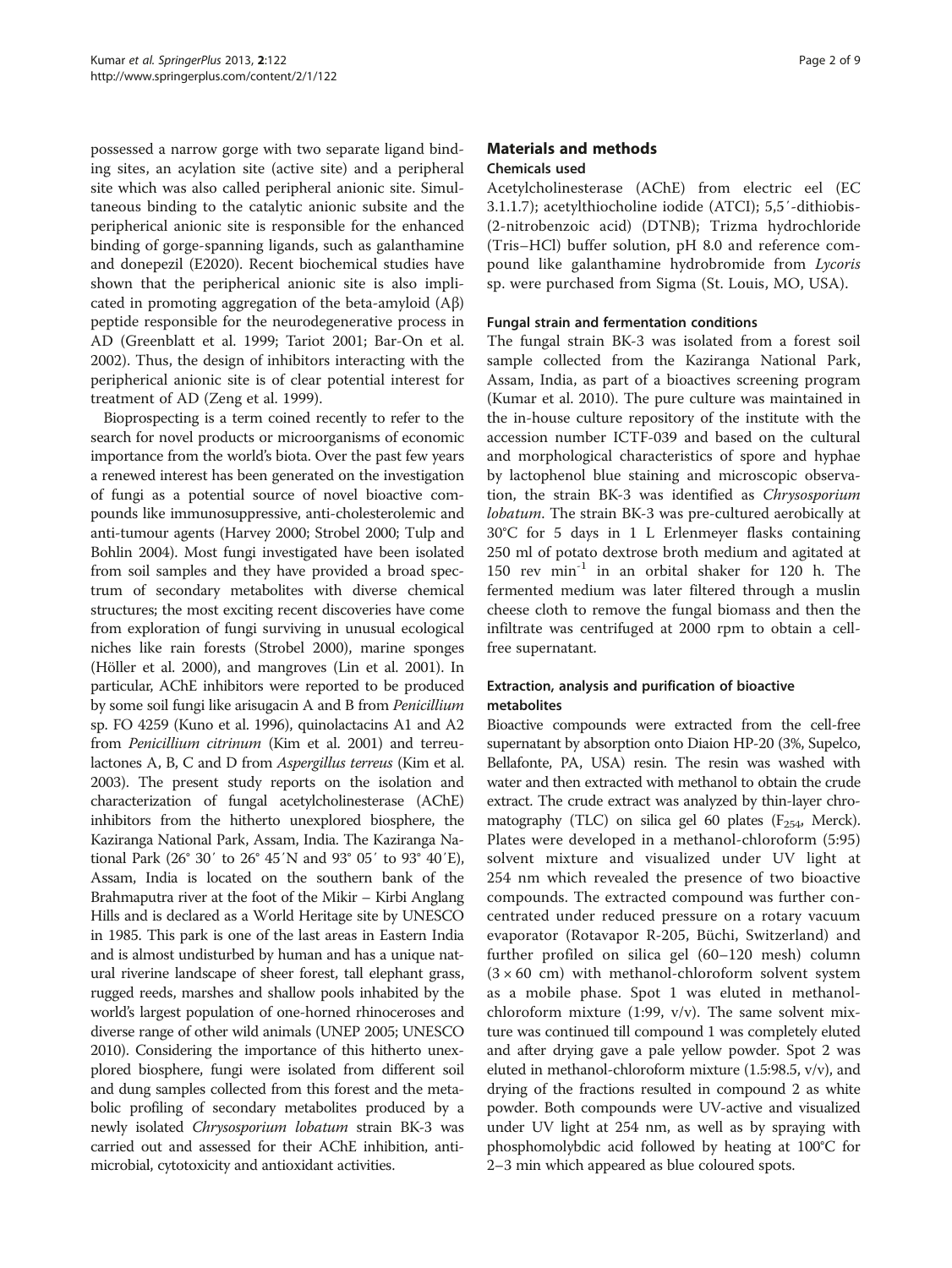# Structural characterization

The purified compounds were further subjected to  ${}^{1}$ H and  $^{13}$ C NMR, FT-IR, ESI-MS along with 2D-NMR spectroscopic studies like HMBC, HSQC, <sup>1</sup>H-<sup>1</sup>H-COSY, NOSEY and DEPT-135 studies for elucidating their structures. The UV and visible spectra were measured by dissolving the samples in spectroscopic acetonitrile and recorded at 30°C on a UV-visible double beam spectrophotometer (Lambda 25, Perkin-Elmer, Shelton, CT). Nuclear magnetic resonance (NMR) spectra were recorded on a Bruker Avance 300 MHz NMR spectrometer (Bruker, Switzerland). The <sup>1</sup>H and <sup>13</sup>C NMR spectra were determined in deuterated chloroform at room temperature, and chemical shifts were represented in  $\delta$  values (ppm) with tetramethylsilane (TMS) as an internal standard. The Fourier transform infrared spectrum (FT-IR) was performed using the Thermo-Nicolet Nexus 670 FT-IR spectrophotometer (Thermo Fisher Scientific Inc., Madison, WI, USA) using KBr pellets and spectra were collected at a resolution of  $4 \text{ cm}^{-1}$  in the wavenumber region of 400-4,000 cm<sup>-1</sup>. The high resolution mass spectra (HR-MS) were recorded on a QSTAR XL Hybrid ESI-Q TOF mass spectrometer (Applied Biosystems Inc., Fosters City, CA, USA). Electrothermal Digital 9000 Series melting point apparatus (Model IA9200, Barnstead, UK) was used for determining the melting point of the purified compounds. The purified sample (1 mg) of each bioactive compound was placed in a glass capillary tube and this tube was placed in an aluminium heating block which was heated at a fast ramp rate of 10<sup>°</sup>C min<sup>-1</sup> from a temperature range of 25 to 300<sup>°</sup>C for melting point measurement.

# Antimicrobial activity

Antimicrobial activity was determined using the broth dilution method as described previously (Kumar and Mamidyala [2011](#page-7-0)). The target strains used for screening the antimicrobial activities were Micrococcus luteus MTCC 2470, Staphylococcus aureus MTCC 96, Staphylococcus aureus MLS16 MTCC 2940, Bacillus subtilis MTCC 121, Escherichia coli MTCC 739, Pseudomonas aeruginosa MTCC 2453, Klebsiella planticola MTCC 530 and Candida albicans MTCC 3017. These strains were procured from Microbial Type Culture Collection and Gene Bank (CSIR-Institute of Microbial Technology, Chandigarh, India).

# In vitro cytotoxicity testing

Cytotoxicity of the compounds was assessed on the basis of the measurement of the in vitro growth in the 96 well plates by cell-mediated reduction of tetrazolium salt to water insoluble formazan crystals by a previously described method (Mosmann [1983](#page-8-0)). Cell lines for testing in vitro cytotoxicity included HeLa derived from human cervical cancer cells (ATCC No. CCL-2), A549 derived

from human alveolar adenocarcinoma epithelial cells (ATCC No. CCL-185), MDA-MB-231 derived from human breast adenocarcinoma cells (ATCC No. HTB-26), MCF7 derived from human breast adenocarcinoma cells (ATCC No. HTB-22), COLO 205 derived from human colon cancer cell line (ATCC No CCL-222), K562 derived from human chronic myelogenous leukemia cell line (ATCC No. CCL-243) and HEK 293 derived from human embryonic kidney cell line (ATCC No. CRL-1573) were obtained from American Type Culture Collection, Manassas, VA, USA. The  $IC_{50}$  values (50% inhibitory concentration) were calculated from the plotted absorbance data for the dose–response curves. The  $IC_{50}$  values  $(in \mu M)$  were expressed as the average of two independent experiments.

#### Antioxidant activities

The purified compounds were investigated for their antioxidant potentials in different oxidizing systems, viz., radical scavenging activity by 1,1-diphenyl-2-picrylhydrazyl (DPPH) reduction (Kumar et al. [2011\)](#page-7-0), superoxide radical scavenging activity (Liu et al. [1997\)](#page-7-0), inhibition of lipid peroxidation (Zhang and Yu [1997\)](#page-8-0) and hemolysis in erythrocyte membrane stabilization (Ng et al. [2000](#page-8-0)) at different concentrations. Ascorbic acid and luteolin were also employed as standards in these assays. All experiments were carried out in triplicates and the  $EC_{50}$  (50% effective concentration) values ( $\mu$ g ml<sup>-1</sup>) were expressed as the mean ± standard deviation (S.D.).

#### In vitro acetylcholinesterase (AChE) assay

AChE inhibitory activity for the purified compounds was performed using the modified method of Ellman et al ([1961\)](#page-7-0) in 96 well plates (Rhee et al. [2001\)](#page-8-0). The concentration of the compound that inhibited 50% of AChE activity  $(IC_{50})$  was estimated by plotting percent activity and percent inhibition of AChE versus inhibitor concentrations on the same graph. The concentration at the intersection of these two curves was the  $IC_{50}$  value.

#### Protein–ligand docking studies

The molecular docking studies were performed using various docking softwares like GOLD (Genetic Optimization for Ligand Docking, version 3.2) and CDOCKER (in Discovery Studio 2.5) on the curvularin molecule with the well-known complex acetylcholinesterase complexed with E2020 which is marketed as Aricept (PDBID: 1EVE) (Badrinarayan et al. [2011](#page-7-0)). The Accelrys Discovery studio protein preparation wizard was used to prepare the protein with default settings. The ligands were subjected to energy minimization at AM1 level of theory. The default parameters in GOLD 3.2 such as number of islands 5, population size of 100, number of operations was 100,000, a niche size of 2, a selection pressure of 1, the van der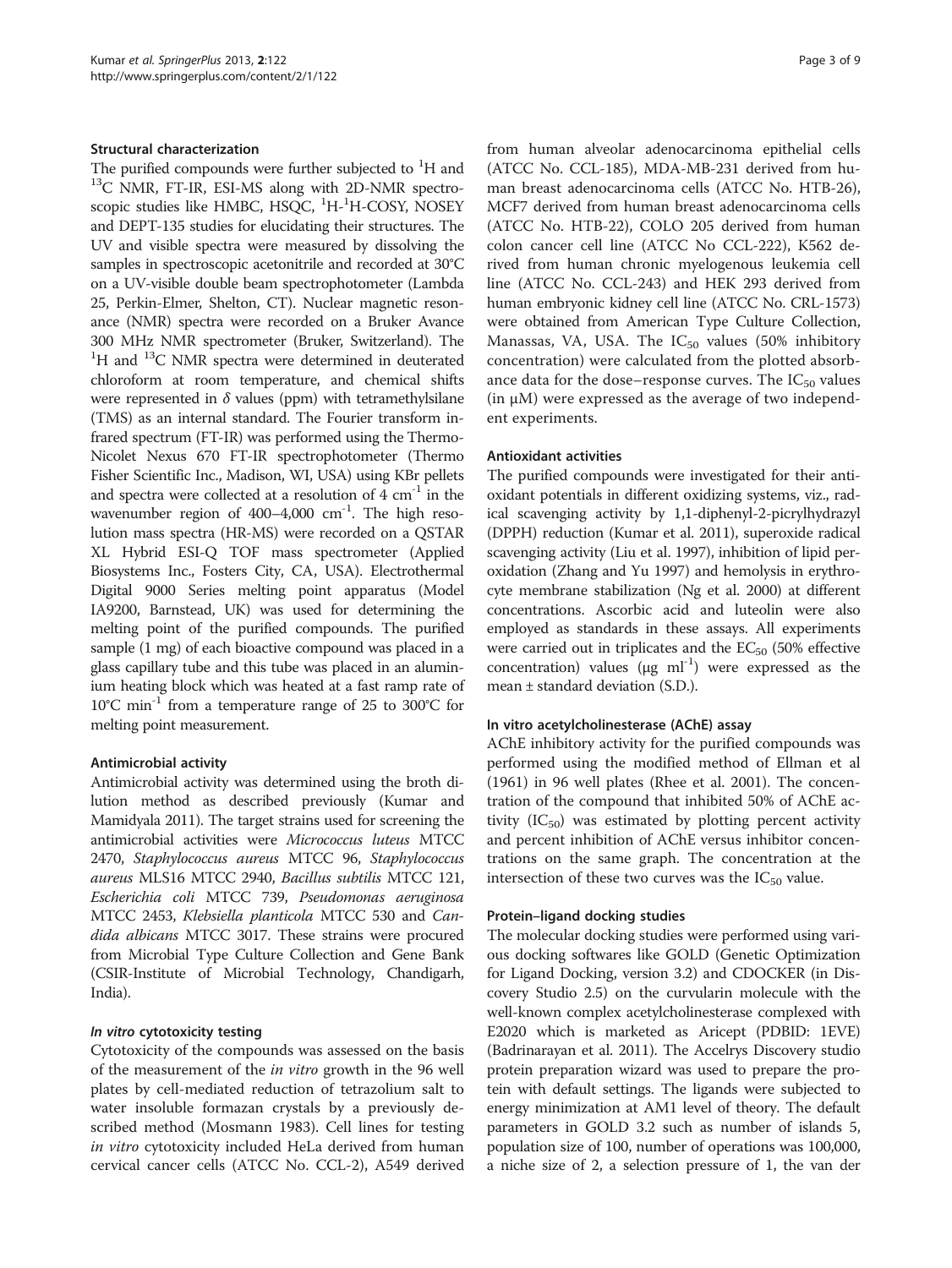<span id="page-3-0"></span>Waals and hydrogen bonding were set to 4.0 and 2.5, respectively, have been used to perform GOLD docking calculations (Srivani et al. [2007;](#page-8-0) Ravindra et al. [2008](#page-8-0); Badrinarayan and Sastry [2011\)](#page-7-0). The CDOCKER had an all-atom CHARMm force field-based docking algorithm and used the soft-core potentials with an optional grid representation to dock ligands into the active site of the receptor. CDOCKER generated the random ligand conformations through molecular dynamics simulation. CDOCKER docking was done with the default parameters using the ligand E2020 as the center.

# Results

# Purification, characterization and structure elucidation of bioactive compounds

The culture filtrate of strain BK-3 revealed the presence of two major spots in TLC with Rf values of 0.5 for compound 1 and 0.3 for compound 2 which were separated in a solvent mixture of methanol:chloroform solvent system. Compound 1: Yield: 50 mg  $l^{-1}$ ; pale yellow powder; heat stable and showed no change in its activity, when autoclaved at 121°C for 30 min; mp 218–220°C. UV  $\lambda_{\text{max}}$ (EtOH) (log<sub>e</sub>): 225 (4.247). <sup>1</sup>H-NMR (DMSO-d<sub>6</sub> 500 MHz)  $\delta$  (ppm): 1.11 (3H, d, J = 6.42, 4-CH3), 1.46 (1H, m, H-6), 1.48 (1H, m, H-5), 1.75 (1H, m, H-5), 1.82 (1H, m, H-6), 2.19 (1H, m, H-7), 2.28 (1H, m, H-7), 3.36 (1H, d, J = 15.57, H-1), 3.39 (1H, d, J = 15.57, H-1), 4.74 (1H, m, H-4), 6.23  $(2H, s, H-12, H-14), 6.3$   $(1H, d, J = 15.74, H-9), 6.38$   $(1H,$ m, H-8). <sup>13</sup>C-NMR (DMSO-d<sub>6</sub> 500 MHz) δ (ppm): 20.11 (q, 4-CH3), 23.94 (t, C-6), 32.9 (t, C- 7), 33.53 (t, C-5), 39.94 (t, C-1), 72.28 (d, C-4), 101.62 (d, C-12), 109.71 (d, C-14), 118.18 (s, C-16), 132.72 (d, C-9), 133.95 (s, C-15), 153.75 (d, C-8), 157.62 (s, C-13), 159.25 (s, C-11), 170.43 (s, C-2), 197.75 (s, C-10). IR (KBr) ( $v_{\text{max}}$  cm<sup>-1</sup>): 3470 and 3300 (hydroxyl), 1720 (lactone), 1600 (conjugated aromatic system), 1300 and 970 (conjugated trans-CH = CH-), 843  $(1,2,3,5$ -tetrasubstituted benzene). MS (ESI)  $m/z$ : 291.1 [M + H]<sup>+</sup>; HR-MS (ESI)  $m/z$  calculated for C<sub>16</sub>H<sub>18</sub>O<sub>5</sub> [M + H]<sup>+</sup>: 290.32, found: 291.122. Based on the spectral data (Additional file [1:](#page-6-0) Figure S1-S7) and its comparison with that of the authentic data from the reported literature (Munro et al. [1976](#page-8-0); Arai et al. [1989;](#page-7-0) Jiang et al. [2008\)](#page-7-0), the compound 1 was identified as α, β-dehydrocurvularin (Figure 1).

Compound 2: Yield: 60 mg  $l^{-1}$ ; white powder (MeOH), mp 205–208°C. UV λmax (EtOH) (loge): 225 (4.247). MF:  $C_{16}H_{20}O_5$ ; <sup>1</sup>H NMR (CDCl<sub>3</sub>, 300 MHz) δ (ppm): 9.49 (1 H, s, 16-OH), 9.26(1 H, s, 14-OH), 6.38 (1 H, s, H-15), 6.15 (1 H, d, H-13), 4.87 (1 H, m, H-8), 3.64 (2 H, s, H-11), 2.77 (1 H, m, H-3a), 2.56 (1 H, d, m, H-3b), 1.77-1.18  $(8 \text{ H, m, H-4,5,6,7}), 1.14 (3 \text{ H, d, 8-CH3}).^{13} \text{C} \text{ NMR data}$ (CDCl3, 300 MHz) δ (ppm): 206.05 (C-2), 170.19 (C-10), 159.13 (C-16), 157.28 (C-14), 135.28 (C-12), 119.62 (C-1), 110.92 (C-13), 101.59 (C-15), 71.42 (C-8), 42.89 (C-3), 40.33 (C-11), 31.56 (C-7), 26.18 (C-5), 23.28 (C-6), 22.26 (C-4), 20.08 (8-CH3). IR (KBr): 3425 (br), 2924, 1722, 1609, 1592, 1264. MS (ESI)  $m/z$ : 293 [M + H]<sup>+</sup>; HR-MS (ESI)  $m/z$  calculated for  $C_{16}H_{20}O_5$  [M + H]<sup>+</sup>: 292.33, found: 292.11. The spectral data of the compound 2 (Additional file [1](#page-6-0): Figure S8; Additional file [1](#page-6-0): Figure S9; Additional file [1](#page-6-0): Figure S10; Additional file [1](#page-6-0): Figure S11; Additional file [1](#page-6-0): Figure S12; Additional file [1](#page-6-0): Figure S13;Additional file [1](#page-6-0): Figure S14; Additional file [1:](#page-6-0) Figure S15; Additional file [1](#page-6-0): Figure S16) were identical with that of the authentic data from the reported literature (Musgrave [1957;](#page-8-0) Ghisalberti et al. [1993](#page-7-0)) and was identified as curvularin (Figure 1).

#### Acetylcholine esterase inhibitory activity

The initial crude extract showed 60% of AChE inhibitory activity. Among the two purified compounds, only curvularin exhibited positive AChE inhibitory activity showing 80% inhibition as compared to standard galanthamine which showed 75% inhibition. The  $IC_{50}$ values determined for curvularin and galanthamine (standard) were 1.36 and 2.625  $\mu$ M ml<sup>-1</sup>.

#### Antimicrobial susceptibility testing and cytotoxicity

Antimicrobial susceptibility tests of the purified metabolites profiled from strain BK-3 indicated that both the compounds did not exhibit any antimicrobial activity against all

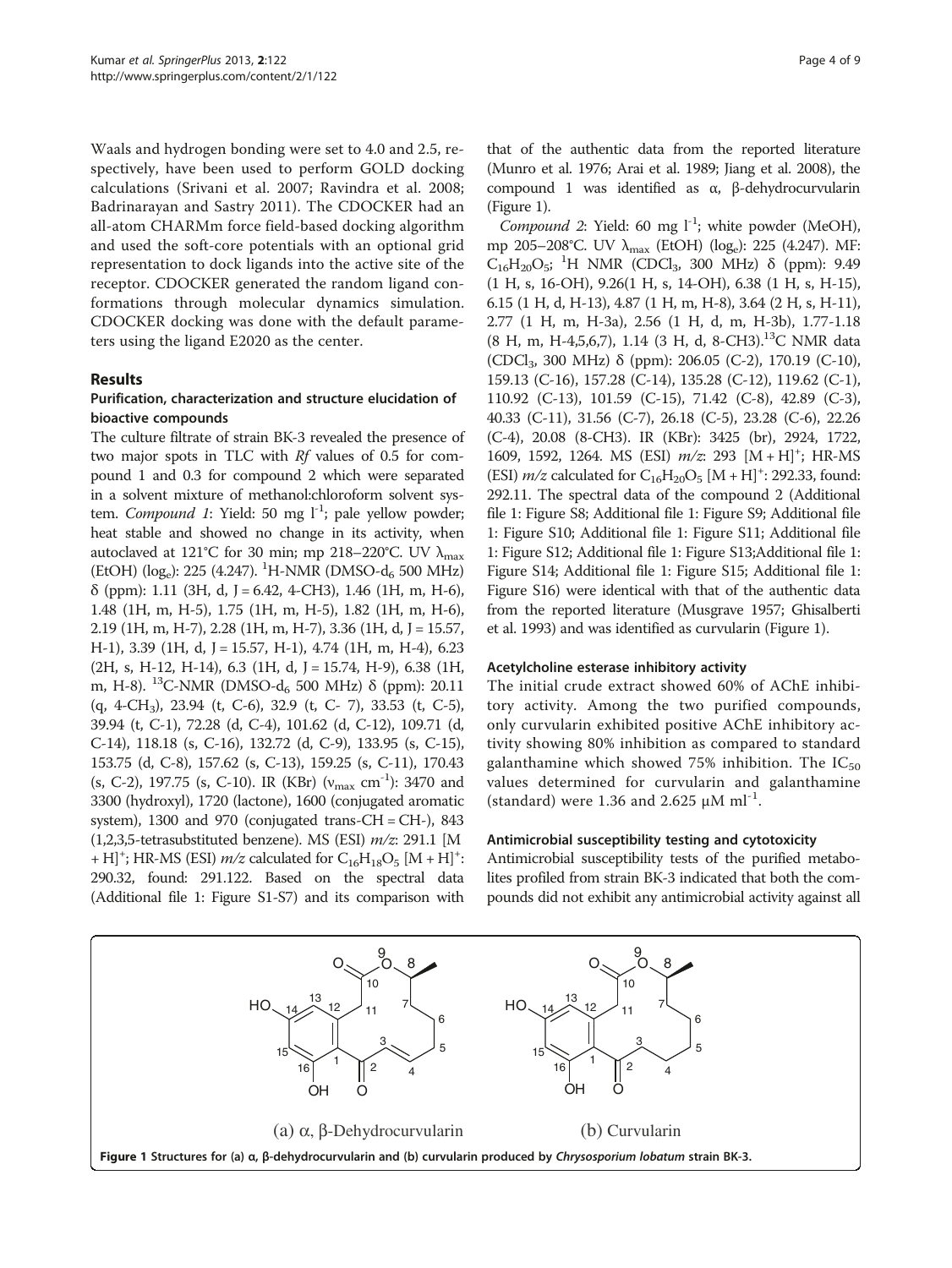| Table 1 In vitro cytotoxicity of bioactive compounds produced by Chrysosporium lobatum strain BK-3 |                                                       |  |  |  |
|----------------------------------------------------------------------------------------------------|-------------------------------------------------------|--|--|--|
| Compounds                                                                                          | $IC_{50}$ values (µM) (Mean $\pm$ S.D. <sup>b</sup> ) |  |  |  |

| Compounds              | $IC_{50}$ values (µM) (Mean $\pm$ S.D. <sup>b</sup> ) |                |               |                 |                          |                  |                          |
|------------------------|-------------------------------------------------------|----------------|---------------|-----------------|--------------------------|------------------|--------------------------|
|                        | MCF-7                                                 | A549           | MDA-MB-231    | <b>COLO 205</b> | K562                     | HeLa             | HEK293 (normal)          |
| a, ß-Dehydrocurvularin | $11.19 + 0.31$                                        | $2.10 + 0.33$  | $9.34 + 0.38$ | $7.9 + 0.09$    | $\mathbf{a}$             | $21.01 + 0.19$   | $\overline{\phantom{m}}$ |
| Curvularin             | $71.89 + 0.19$                                        | $13.91 + 0.15$ | $-3 + 0.37$   | -               | $\overline{\phantom{0}}$ | $25.64 \pm 0.37$ | $\overline{\phantom{m}}$ |

Doxorubicin (Standard)  $1.05 \pm 0.37$   $1.21 \pm 0.41$   $0.501 \pm 0.26$   $0.985 \pm 0.33$   $0.318 \pm 0.26$   $0.451 \pm 0.25$ 

<sup>a</sup> – No activity; <sup>b</sup>S.D.: Standard deviation.

the tested Gram-positive and -negative bacteria and Candida albicans. Further, the in vitro cytotoxicity evaluated against a panel of human tumor cell lines (Table 1), indicated that both curvularin and α, β-dehydrocurvularin had similar level of anti-tumour activity against A549, HeLa, MDA-MB-231 and MCF-7, while α, β-dehydrocurvularin was active against COLO 205 with an  $IC_{50}$  of 7.9  $\mu$ M; however, curvularin was inactive.

#### Antioxidant activities

The  $EC_{50}$  (µg ml<sup>-1</sup>) values of the total DPPH scavenging, superoxide anion scavenging, lipid peroxidation inhibition, erythrocyte hemolytic inhibition activities of curvularin, α, β-dehydrocurvularin, ascorbic acid and luteolin (as standards) is shown in Table 2. α, β-Dehydrocurvularin showed significant antioxidant potential, however, curvularin did not exhibit any antioxidant activity.

#### Molecular docking studies

The molecular docking studies were carried out to evaluate the binding affinity of curvularin and the reversible cholinesterase inhibitor galanthamine with acetyl cholinesterase (AChE) enzyme using GOLD (version 3.2) and CDOCKER (Discovery Studio version 2.5) docking softwares. These studies were performed on curvularin and galanthamine with well-known enzyme acetylcholinesterase complexed with E2020 which is marketed as Aricept (PDBID: 1EVE) (Kryger et al. [1999](#page-7-0)). The active site radius was set to 10 Å, which formed the atom number 1284, and the nitrogen atom of the active site residue Trp84, which formed  $\pi-\pi$  interactions with E2020. The default parameters had been used for the docking studies in the above mentioned docking softwares. The GOLD docking results showed good activity with 49.736 and 52.06 docking scores, CDOCKER showed 53.93 and 37.72 docking scores for curvalarin and galanthamine, respectively (Table [3](#page-5-0)). The interactions of ligands in the binding site have been depicted in Figure [2.](#page-5-0)

The compound curvularin exhibited strong hydrogen bonding interactions (CH-O and OH-O) with ASP72, GLY119 and PHE331 residues. The N-H of the HIS440 residue showed a strong hydrogen bonding interaction with oxygen of the hydroxyl group presented in the curvularin. The ligand formed OH-O type of hydrogen bonding interactions with hydroxyl groups of tyrosine residues TYR334, 70 and 121 in the active site. The PHE330, 331 and TYR334 residues formed hydrophobic interactions with the curvularin ligand. All the above mentioned interactions were in the range of less than 4.00 Å between ligand and binding site residues. The curvularin showed similar interactions as Aricept ligand, the bottom of the binding site showed a strong interaction on one face of the benzyl ring and displayed a classic  $\pi-\pi$  stacking with the six-membered ring of TRP84 indole. At the middle of the binding site curvularin showed an interaction with PHE330 and TYR121 residues in the hydrophobic fashion. On other hand this ligand also formed a strong hydrogen bond interaction with HIS440 residue. The docking results of curvularin molecule were compared with the existing drug galanthamine to compare the various parameters such as score and different type of interactions. Galanthamine showed strong hydrogen bonding interactions with ASP72, GLY118 and TYR121 residues similar to curvularin, however, the strong hydrogen bonding interactions with HIS440 and GLY119 residues which was absent in galanthamine. The galanthamine showed another important hydrophobic interaction with PHE331 and TYR334 which is similar to curvularin interactions in the middle of the binding site. The above analysis clearly shows that

Table 2 Antioxidant properties of bioactive compounds produced by Chrysosporium lobatum strain BK-3

| Assays                                    | $EC_{50}$ (µg ml <sup>-1</sup> ) (Mean ± S.D. <sup>b</sup> ) |            |                          |                     |  |  |
|-------------------------------------------|--------------------------------------------------------------|------------|--------------------------|---------------------|--|--|
|                                           | α, β-Dehydrocurvularin                                       | Curvularin | Ascorbic acid (Standard) | Luteolin (Standard) |  |  |
| DPPH scavenging activity                  | $50.75 \pm 0.14$                                             | -          | $40.28 + 0.27$           | $44.18 + 0.15$      |  |  |
| Superoxide anion scavenging activity      | $16.71 \pm 0.16$                                             |            | $21.01 + 0.36$           | $31.01 + 0.11$      |  |  |
| Lipid peroxidation inhibition             | $159.09 + 0.09$                                              |            | $139.97 + 0.30$          | $134.1 + 0.19$      |  |  |
| Erythrocyte hemolytic inhibition          | $141.79 + 0.21$                                              |            | $119.81 + 0.30$          | $122.00 + 0.10$     |  |  |
| 그 사람들은 그 사람들은 그 사람들은 그 사람들을 지르는 것을 하고 있다. |                                                              |            |                          |                     |  |  |

<sup>a</sup> – No activity; <sup>b</sup>S.D.: Standard deviation.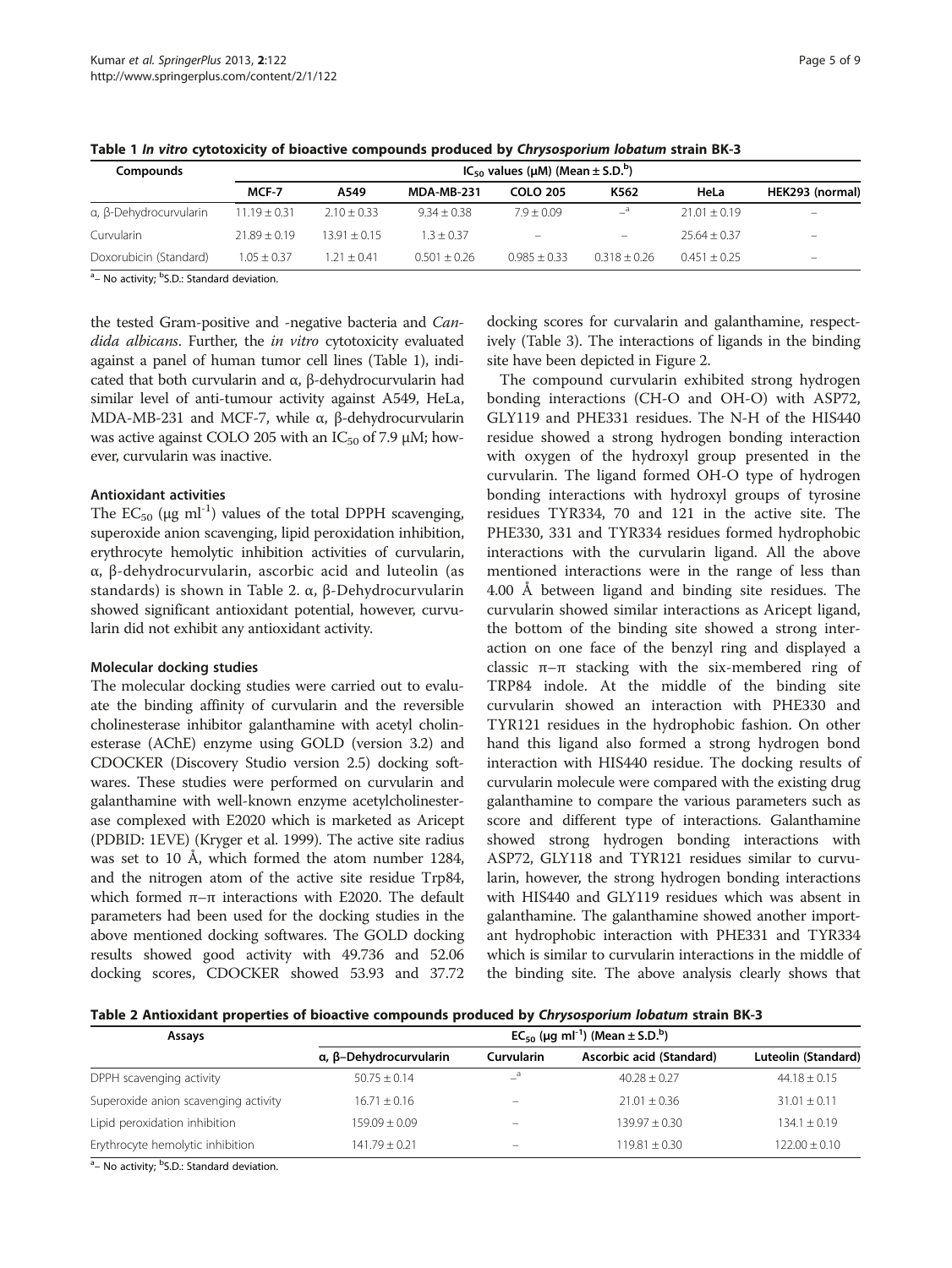# <span id="page-5-0"></span>Table 3 Docking results of curvularin produced by Chrysosporium lobatum strain BK-3 with acetyl cholinesterase enzyme (PDBID: 1EVE) using various docking protocols

| <b>Structure</b> | Different docking protocols |                |  |  |
|------------------|-----------------------------|----------------|--|--|
|                  | GOLD                        | <b>CDOCKER</b> |  |  |
| Curvularin       | 4440                        | 53.93          |  |  |
| Galanthamine     | 52.06                       | 37.72          |  |  |

curvularin molecule showed similar type of interactions as the existing drug galanthamine in the active site.

# **Discussion**

AChE inhibitors have therapeutic applications in AD, senile dementia, ataxia, myasthenia gravis and Parkinson's disease (McGleenon et al. [1999](#page-7-0)). Global interests in natural products have increased of late due to safety concerns of synthetic products. All of the known AChE inhibiting drugs used in the clinics suffer from several side effects such as high toxicity, short duration of

biological action, low bioavailability and narrow therapeutic effects (Lee et al. [2011](#page-7-0)). Consequently, there is a need for the development of new AChE inhibitors with less toxicity and more potency. Only three fungal species like Penicillium sp. (Kuno et al. [1996;](#page-7-0) Kim et al. [2001](#page-7-0)), Aspergillus terreus (Kim et al. [2003\)](#page-7-0), and Sporothrix sp. (Wen et al. [2009](#page-8-0)) have been reported so far to produce compounds with AChE inhibitory activity. In the present study, we report the bioassay-guided purification of α, β-dehydrocurvularin and curvularin (Figure [1\)](#page-3-0) from Chrysosporium lobatum strain BK-3 and their structure elucidation. Based on the AChE inhibition and cytotoxicity screen-ing assays, we found that curvularin and  $\alpha$ ,  $\beta$ dehydrocurvularin have slightly different bioactivity profiles. α, β-Dehydrocurvularin and curvularin and their derivatives were earlier reported to be produced by some fungi such as Aspergillus aureofulgens (Caputo and Viola [1977](#page-7-0)), Alternaria cinerariae (Arai et al. [1989\)](#page-7-0), Curvularia eragrostidis (Bicalho et al. [2003\)](#page-7-0), Penicillium sp. (Zhan et al. [2004\)](#page-8-0), Nectria galligena (Gutierrez et al. [2005](#page-7-0)) and Eupenicillium sp. (Xie et al. [2009](#page-8-0)). Curvularin is a

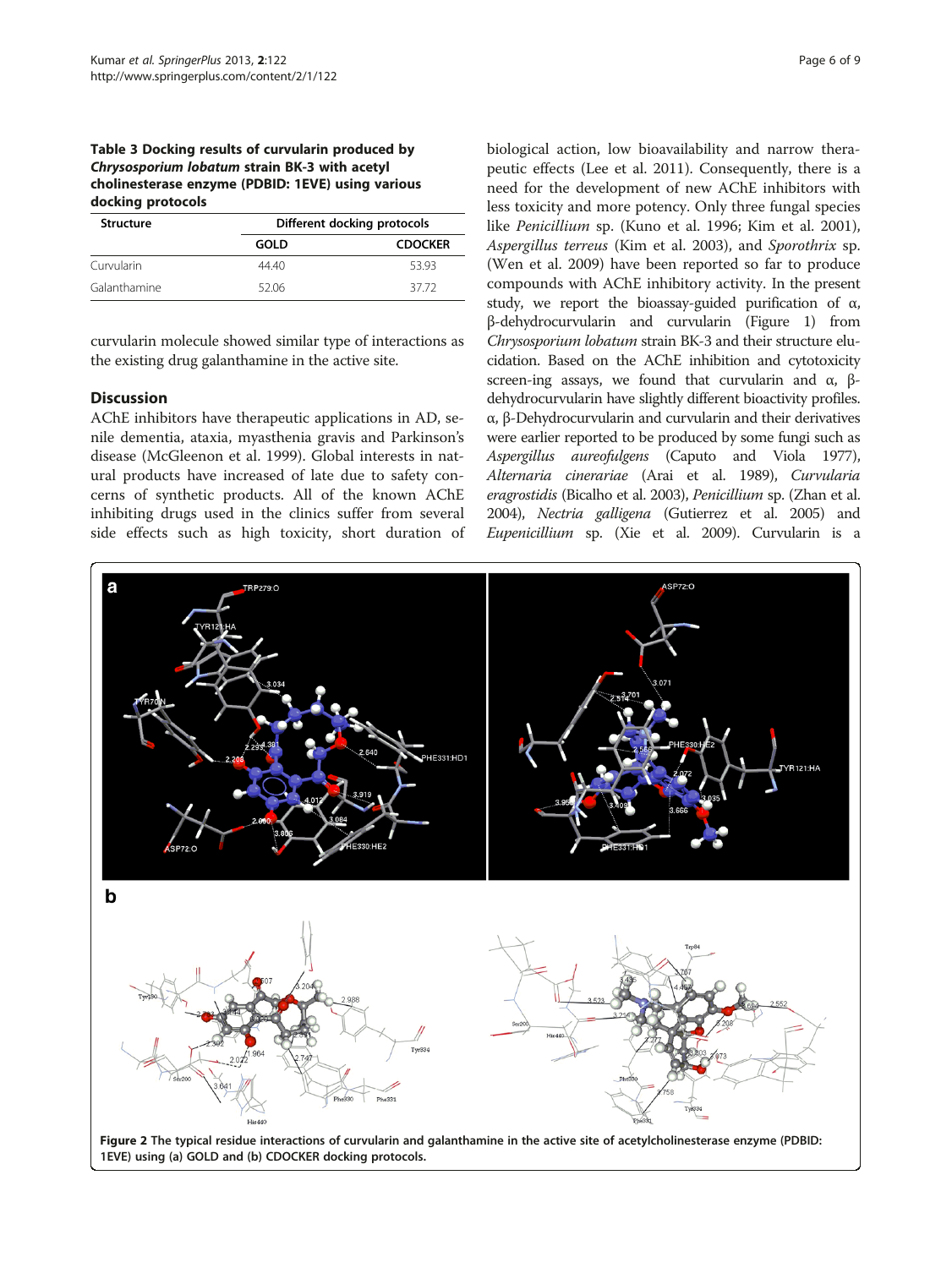<span id="page-6-0"></span>macrolide exhibiting antibiotic activity towards some fungi and acted as a non-specific phytotoxin (Robeson and Strobel [1981\)](#page-8-0). Other activities reported for curvularin and its derivatives are as potential nematicides against the rootlesion nematode, Pratylenchus penetrans (Kusano et al. [2003\)](#page-7-0) and as a bioherbicide (Jiang et al. [2008](#page-7-0)). More interestingly, these derivatives were identified as cell division inhibitors (Ghisalberti et al. [1993](#page-7-0)), specifically disordering the microtubule centers (Almassi et al. [1994](#page-7-0)) and inducing barrel-shaped spindles (Kobayashi et al. [1988](#page-7-0)).

The anti-tumour activity of curvularin was not reported earlier and the  $IC_{50}$  values were assayed according to the MTT method. The results showed that both curvularin and α, β-dehydrocurvularin were active against the tumour cell lines. The  $IC_{50}$  values of  $\alpha$ , β-dehydrocurvularin were almost always one order of magnitude higher than those of curvularin against the corresponding test cell lines except for MDA-MB-231 cell line, which might be due to the lack of the 3,4-double bond (unsaturation) in curvularin. Based on their chemical structures (Figure [1\)](#page-3-0), there is only one functional group difference between the two compounds; α, β-dehydrocurvularin has a double bond between C-3 and C-4 position, while curvularin has none in the corresponding position. In case of flavonoid-type compounds, the structure-activity relationship (SAR) was explained by the fact that the presence of a double bond is the only structural difference between two flavonoids (as one counterpart), which is one of the important structural property essential for effective interaction between flavonoid and the breast cancer resistance protein, and the flavonoid compound with double bond is more active than its counterpart (Zhang et al. [2005\)](#page-8-0). It was earlier reported that the bioactivity of some other class of chemical compounds with double bond was notably stronger than those of their corresponding hydrogenated derivatives (Dizhbite et al. [2004;](#page-7-0) González-Díaz et al. [2007;](#page-7-0) Cheng et al. [2008](#page-7-0)). In one report (Gutierrez et al. [2005](#page-7-0)), it was indicated that α, β-dehydrocurvularin produced by Nectria galligena showed no  $IC_{50}$  value reported for α, β-dehydrocurvularin even at the use concentration of  $>$ 300 μm. Further, the α, β-dehydrocurvularin exhibited cytotoxic activity with  $IC_{50}$ value of  $\langle 12 \mu g \text{ ml}^{-1}$  against human lung fibroblast cell line (MRC-5), while the α, β-dehydrocurvularin produced by Chrysosporium lobatum strain BK-3 showed cytotoxic activity with  $IC_{50}$  values of 2.10  $\mu$ M against A549, 7.9 μM against COLO-205 and 9.34 μM against MDA-MB-231. From these results, it clears that  $\alpha$ , β-dehydrocurvularin from Nectria galligena exhibited only cytotoxic activity but no AChE inhibitory activity. Further, α, β-dehydrocurvularin from Nectria galligena exhibited antimicrobial activity only against Pseudomonas *syringae* with IC<sub>350</sub> value of 14.2 μg ml<sup>-1</sup>, while  $\alpha$ , β-dehydrocurvularin from Chrysosporium lobatum did not exhibit any antimicrobial activity against the tested microbial strains.

# **Conclusions**

This study demonstrated that curvularin and  $\alpha$ , βdehydrocurvularin were the two main structurally related secondary metabolites produced by Chrysosporium lobatum strain BK-3 with slightly different bioactive profiles. Both these compounds were active against different cancer cell lines. However, α, β-dehydrocurvularin did not exhibit inhibition for AChE, while curvularin did, which suggested that the partial planar backbone structure in the presence of a 3,4-double bond played an important role in the inhibition of AChE activity. Further, the docking analysis showed that similar to Aricept ligand, curvularin showed a strong hydrogen bonding and hydrophobic interactions in the bottom and middle of the binding site of AChE enzyme. Curvularin had good docking scores as compared to the existing drug galanthamine; in case of CDOCKER curvularin had higher docking score than galanthamine (53.931 and 37.72, respectively). The docking study clearly revealed that the curvularin molecule had better interactions and it was fitting very well into the receptor of AChE enzyme. It was showing better interactions than galanthamine. To the best of our knowledge this is a first study on the characterization of metabolites of Chrysosporium lobatum strain BK-3 isolated from Kaziranga National Park biosphere exhibiting AChE inhibitory, cytotoxicity and antioxidant activities.

# Additional file

[Additional file 1: Figure S1.](http://www.biomedcentral.com/content/supplementary/2193-1801-2-122-S1.doc) <sup>1</sup>H NMR spectrum of α, β-dehydrocurvularin. **Figure S2.**<sup>13</sup>C NMR spectrum of α, β-dehydrocurvularin. Figure S3. FT-IR spectrum of α, β-dehydrocurvularin. Figure S4. HR-MS spectrum of α, β-dehydrocurvularin. Figure S5a. HMBC spectrum (A) and its expansion (B) of α, β-dehydrocurvularin. Figure S5b. HMBC spectrum and its expansions (C and D) of α, β-dehydrocurvularin. Figure S6a. HSQC spectrum (A) of α, β-dehydrocurvularin. Figure S6b. HSQC spectrum and its expansions (B and C) of α, β-dehydrocurvularin. Figure S7. DEPT-135 spectrum of α, βdehydrocurvularin. Figure S8. <sup>1</sup>H NMR spectrum of curvularin. Figure S9. <sup>3</sup>C NMR spectrum of curvularin. Figure S10. FT-IR spectrum of curvularin. Figure S11. HR-MS spectrum of curvularin. Figure S12a. <sup>1</sup>H-<sup>1</sup>H COSY spectrum (A) of curvularin. Figure S12b. <sup>1</sup>H-<sup>1</sup>H COSY spectrum and its expansions (B and C) of curvularin. Figure S13. NOESY spectrum (A) and its expansion (B) of curvularin. Figure S14a. HMBC spectrum (A) of curvularin. Figure S14b. HMBC spectrum and its expansions (B and C) of curvularin. Figure S15a. HSQC spectrum (A) of curvularin. Figure S15b. HSQC spectrum and its expansions (B and C) of curvularin. Figure S16. DEPT-135 spectrum of curvularin.

#### Competing interests

The authors declare that they have no competing interests.

#### Authors' contributions

CGK and AK carried out the study conception and design, the analysis and interpretation of data, the drafting and revision of this manuscript. PM, PS and JJ carried out the acquisition of the data. GS and KSB were involved in the structural studies. KVSR performed the 2D-NMR studies. UP and GNS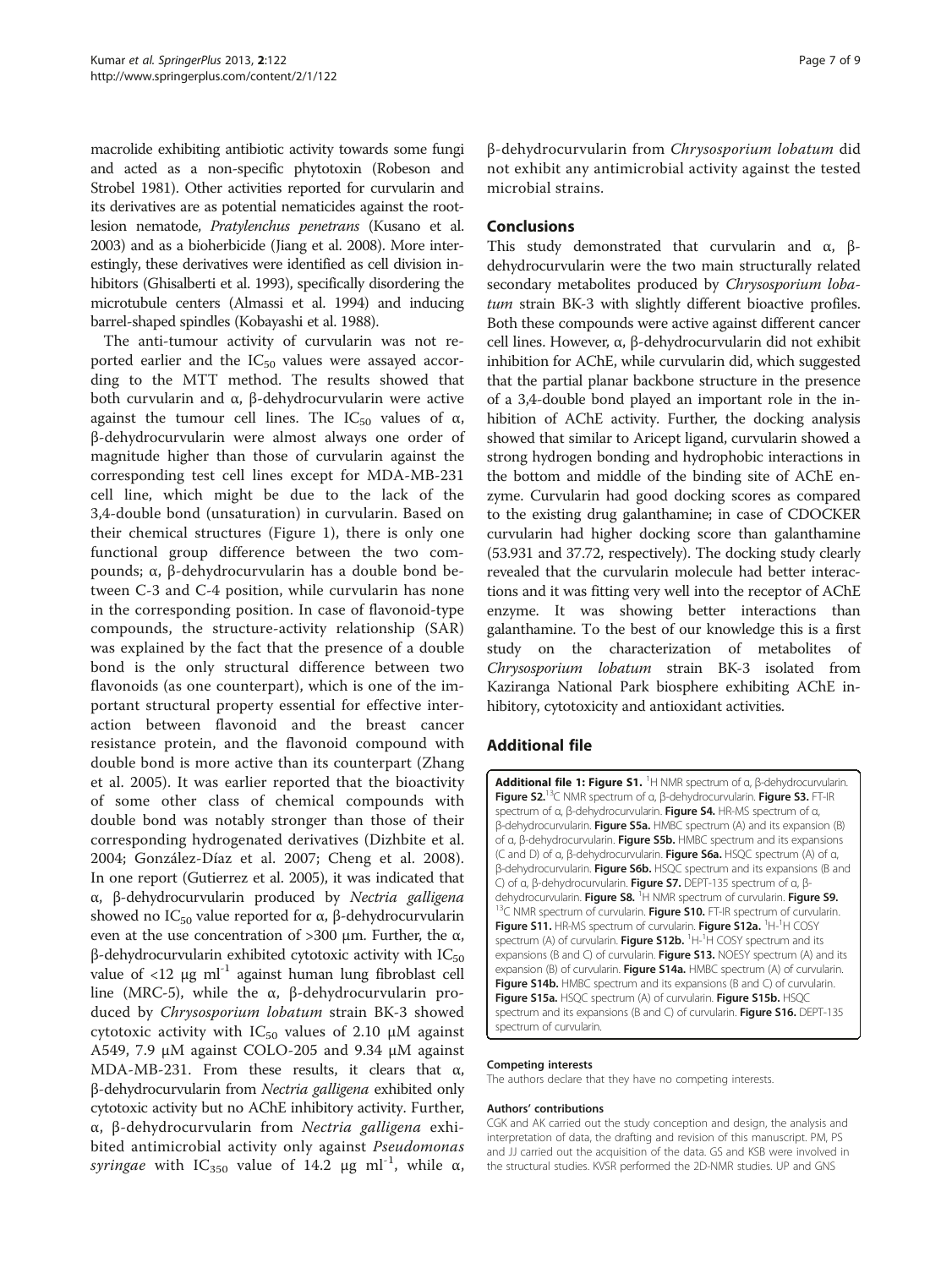<span id="page-7-0"></span>were involved in the molecular docking studies. All the authors read and approved the final manuscript.

#### Acknowledgements

The authors are thankful to Dr. T.C. Bora, Scientist, CSIR-North Eastern Institute of Science and Technology, Jorhat, Assam and Mr. Dharnidhar Boro, Forest Range Officer, Kaziranga National Park, Assam, for their help and providing the necessary logistics during the expedition of sample collection in the Kaziranga National Park, Assam, India. The authors acknowledge the financial assistance provided in the form of a Senior Research Fellowships to PM, GS and UP by Council of Scientific and Industrial Research (CSIR), New Delhi. The financial support extended by Council of Scientific and Industrial Research (CSIR), New Delhi, Government of India in the form of a Network Project on "Exploitation of Microbial Wealth of India" is gratefully acknowledged.

#### Author details

<sup>1</sup>Chemical Biology Laboratory, CSIR-Indian Institute of Chemical Technology, Uppal Road, Hyderabad 500007, Andhra Pradesh, India. <sup>2</sup>Natural Products Chemistry Division, CSIR-Indian Institute of Chemical Technology, Uppal Road, Hyderabad 500007, Andhra Pradesh, India. <sup>3</sup>Nuclear Magnetic Resonance Centre, CSIR-Indian Institute of Chemical Technology, Uppal Road, Hyderabad 500007, Andhra Pradesh, India. <sup>4</sup>Molecular Modelling Group, CSIR-Indian Institute of Chemical Technology, Uppal Road, Hyderabad 500 007, Andhra Pradesh, India.

#### Received: 5 November 2012 Accepted: 11 March 2013 Published: 21 March 2013

#### References

- Almassi F, Ghisalberti EL, Skelton BW, White AH (1994) Structural study of dehydrocurvularin, an inhibitor of microtubule assembly. Aust J Chem 47:1193–1197. doi[:10.1071/CH9941193](http://dx.doi.org/10.1071/CH9941193)
- Arai K, Rawlings BJ, Yoshizawa Y, Vederas JC (1989) Biosynthesis of antibiotic A26771B by Penicillium turbatum and dehydrocurvularin by Alternaria cinerariae: comparison of stereochemistry of polyketide and fatty acid enoyl thiol ester reductases. J Am Chem Soc 111:3391–3399. doi:[10.1021/](http://dx.doi.org/10.1021/ja00191a042) [ja00191a042](http://dx.doi.org/10.1021/ja00191a042)
- Badrinarayan P, Sastry GN (2011) Sequence, analysis of p38 MAP kinase: Exploiting DFG-out conformation as a strategy to design new Type II leads. J Chem Informat Modeling 51:115–129. doi:[10.1021/ci100340w](http://dx.doi.org/10.1021/ci100340w)
- Badrinarayan P, Srivani P, Sastry GN (2011) Design of 1-arylsulfamido-2 alkylpiperazine derivatives as secreted PLA2 inhibitors. J Mol Modeling 17:817–831. doi[:10.1007/s00894-010-0752-2](http://dx.doi.org/10.1007/s00894-010-0752-2)
- Bar-On P, Millard CB, Harel M, Dvir H, Enz A, Sussman JL, Silman I (2002) Kinetic and structural studies on the interaction of cholinesterases with the anti-Alzheimer drug rivastigmine. Biochemistry 41:3555–3564. doi:[10.1021/](http://dx.doi.org/10.1021/bi020016x) [bi020016x](http://dx.doi.org/10.1021/bi020016x)
- Bartus RT, Dean RLR, Beer B, Lippa AS (1982) The cholinergic hypothesis of geriatric memory dysfunction. Science 217(4558):408–414. doi:[10.1126/](http://dx.doi.org/10.1126/science.7046051) [science.7046051](http://dx.doi.org/10.1126/science.7046051)
- Bicalho B, Goncalves RAC, Zibordi APM, Manfio GP, Marsaioli AJ (2003) Antimicrobial compounds of fungi vectored by Clusia spp. (Clusiaceae) pollinating bees. Z Naturforsch C: J Biosci 58:746–751
- Caputo O, Viola F (1977) Isolation of α, β-dehydrocurvularin from Aspergillus aureofulgens. Planta Med 31:31–32
- Cheng SS, Liu JY, Chang EH, Chang ST (2008) Antifungal activity of cinnamaldehyde and eugenol congeners against wood-rot fungi. Biores Technol 99:5145–5149. doi:[10.1016/j.biortech.2007.09.013](http://dx.doi.org/10.1016/j.biortech.2007.09.013)
- Davis KL, Powchik P (1995) Tacrine. Lancet 345:625–630. doi:[10.1016/S0140-6736](http://dx.doi.org/10.1016/S0140-6736(95)90526-X) [\(95\)90526-X](http://dx.doi.org/10.1016/S0140-6736(95)90526-X)
- Dizhbite T, Telysheva G, Jurkjane V, Viesturs U (2004) Characterization of the radical scavenging activity of lignins – natural antioxidants. Biores Technol 95:309–317. doi[:10.1016/j.biortech.2004.02.024](http://dx.doi.org/10.1016/j.biortech.2004.02.024)
- Ellman GL, Courtney KD, Andres V Jr, Fatherstone RM (1961) A new and rapid colorimetric determination of acetylcholinesterase activity. Biochem Pharmacol 7:88–95. doi[:10.1016/0006-2952\(61\)90145-9](http://dx.doi.org/10.1016/0006-2952(61)90145-9)
- Ghisalberti EL, Hockless DCR, Rowland CY, White AH (1993) Structural study of curvularin, a cell division inhibitor. Aust J Chem 46:571–575. doi:[10.1071/](http://dx.doi.org/10.1071/CH9930571) [CH9930571](http://dx.doi.org/10.1071/CH9930571)
- González-Díaz H, Olazábal E, Santana L, Uriarte E, González-Díaz Y, Castañedob N (2007) QSAR study of anticoccidial activity for diverse chemical compounds: prediction and experimental assay of trans-2-(2-nitrovinyl)furan. Bioorg Med Chem 15:962–968. doi:[10.1016/j.bmc.2006.10.032](http://dx.doi.org/10.1016/j.bmc.2006.10.032)
- Greenblatt HM, Kryger G, Lewis T, Silman I, Sussman JL (1999) Structure of acetylcholinesterase complexed with (−)-galanthamine at 2.3 Å resolution. FEBS Lett 463:321–326
- Gutierrez M, Theoduloz C, Rodriguez J, Lolas M, Schmeda-Hirschmann G (2005) Bioactive metabolites from the fungus Nectria galligena, the main apple canker agent in Chile. J Agric Food Chem 53:7701–7708. doi:[10.1021/](http://dx.doi.org/10.1021/jf051021l) [jf051021l](http://dx.doi.org/10.1021/jf051021l)
- Harvey A (2000) Strategies for discovering drugs from previously unexplored natural products. Drug Discov Today 5:294–300. doi:[10.1016/S1359-6446\(00\)](http://dx.doi.org/10.1016/S1359-6446(00)01511-7) [01511-7](http://dx.doi.org/10.1016/S1359-6446(00)01511-7)
- Höller U, Wright AD, Matthee GF, Konig GM, Draeger S, Aust HJ, Schulz B (2000) Fungi from marine sponges: diversity, biological activity and secondary metabolites. Mycol Res 104:1354–1365. doi[:10.1017/S0953756200003117](http://dx.doi.org/10.1017/S0953756200003117)
- Jiang S-J, Qiang S, Zhu Y-Z, Dong Y-F (2008) Isolation and phytotoxicity of a metabolite from Curvularia eragrostidis and characterisation of its modes of action. Annals Appl Biol 152:103–111. doi:[10.1111/j.1744-7348.2007.00202.x](http://dx.doi.org/10.1111/j.1744-7348.2007.00202.x)
- Johnson N, Davis T, Bosanquet N (2000) The epidemic of Alzheimer's disease; how can we manage the costs? PharmacoEconomics 18:215–223. doi[:10.2165/00019053-200018030-00002](http://dx.doi.org/10.2165/00019053-200018030-00002)
- Kawakami Y, Inoue A, Kawai T, Wakita M, Sugimoto H, Hopfinger AJ (1996) The rationale for E2020 as a potent acetylcholinesterase inhibitor. Bioorg Med Chem Lett 4:1429–1446. doi:[10.1016/0968-0896\(96\)00137-X](http://dx.doi.org/10.1016/0968-0896(96)00137-X)
- Kim W-G, Song N-K, Yoo I-D (2001) Quinolactacins A1 and A2, new acetylcholinesterase inhibitors from Penicillium citrinum. J Antibiot (Tokyo) 54:831–835. doi[:10.7164/antibiotics.54.831](http://dx.doi.org/10.7164/antibiotics.54.831)
- Kim W-G, Cho K-M, Lee C-K, Yoo I-D (2003) Terreulactones A, B, C, and D: novel acetylcholinesterase inhibitors produced by Aspergillus terreus. J Antibiot (Tokyo) 56:351–357. doi[:10.7164/antibiotics.56.351](http://dx.doi.org/10.7164/antibiotics.56.351)
- Kobayashi A, Hino T, Yata S, Itoh TJ, Sato H, Kawazu K (1988) Unique spindle poisons, curvularin and its derivatives, isolated from Penicillium species. Agric Biol Chem 52:3119–3123. doi:[10.1271/bbb1961.52.3119](http://dx.doi.org/10.1271/bbb1961.52.3119)
- Kryger G, Silman I, Sussman JL (1999) Structure of acetylcholinesterase complexed with E2020 (Aricept): implications for the design of new anti-Alzheimer drugs. Structure 7:297–307. doi:[10.1016/S0969-2126\(99\)80040-9](http://dx.doi.org/10.1016/S0969-2126(99)80040-9)
- Kumar CG, Mamidyala SK (2011) Extracellular synthesis of silver nanoparticles using culture supernatant of Pseudomonas aeruginosa. Coll Surf B Biointerf 84:462–466. doi[:10.1016/j.colsurfb.2011.01.042](http://dx.doi.org/10.1016/j.colsurfb.2011.01.042)
- Kumar CG, Mongolla P, Joseph J, Nageswar YVD, Kamal A (2010) Antimicrobial activity from the extracts of fungal isolates of soil and dung samples from Kaziranga National Park, Assam, India. J Mycologie Medicale 20:283–289. doi[:10.1016/j.mycmed.2010.08.002](http://dx.doi.org/10.1016/j.mycmed.2010.08.002)
- Kumar CG, Mongolla P, Pombala S, Kamle A, Joseph J (2011) Physicochemical characterization and antioxidant activity of melanin from a novel strain of Aspergillus bridgeri ICTF-201. Lett Appl Microbiol 53:350–358. doi:[10.1111/](http://dx.doi.org/10.1111/j.1472-765X.2011.03116.x) [j.1472-765X.2011.03116.x](http://dx.doi.org/10.1111/j.1472-765X.2011.03116.x)
- Kuno F, Otoguro K, Shiomi K, Iwai Y, Omura S (1996) Arisugacin A and B, novel and selective acetylcholinesterase inhibitors from Penicillium sp. FO 4259. I. Screening, taxonomy, fermentation, isolation and biological activity. J Antibiot (Tokyo) 49:742–747
- Kusano M, Nakagami K, Fujioka S, Kawano T, Shimada A, Kimura Y (2003) β, γ-dehydrocurvularin and related compounds as nematicides of Pratylenchus penetrans from the fungus Aspergillus sp. Biosci Biotechnol Biochem 67:1413–1416. doi[:10.1.1271/bbb.67.1413](http://dx.doi.org/10.1.1271/bbb.67.1413)
- Lee S-H, Sancheti SA, Bafna MR, Sancheti SS, Seo S-Y (2011) Acetylcholinesterase inhibitory and antioxidant properties of Rhododendron yedoense var. poukhanese bark. J Med Plant Res 5:248–254
- Lin Y, Wu X, Feng S, Jiang G, Luo J, Zhou S, Vrijmoed LLP, Jones EBG, Krohn K, Steongröver K, Zsila F (2001) Five unique compounds: xyloketales from mangrove fungus Xylaria sp. from the South China Sea coast. J Org Chem 66:6252–6256. doi[:10.1021/jo015522r](http://dx.doi.org/10.1021/jo015522r)
- Liu F, Ooi VE, Chang ST (1997) Free radical scavenging activities of mushroom polysaccharide extracts. Life Sci 60:763–771. doi:[10.1016/S0024-3205\(97\)](http://dx.doi.org/10.1016/S0024-3205(97)00004-0) [00004-0](http://dx.doi.org/10.1016/S0024-3205(97)00004-0)
- McGleenon BM, Dynan KB, Passmore AP (1999) Acetylcholinesterase inhibitors in Alzheimer's disease. Br J Clin Pharmacol 48:471–480. doi:[10.1046/j.1365-](http://dx.doi.org/10.1046/j.1365-2125.1999.00026.x) [2125.1999.00026.x](http://dx.doi.org/10.1046/j.1365-2125.1999.00026.x)